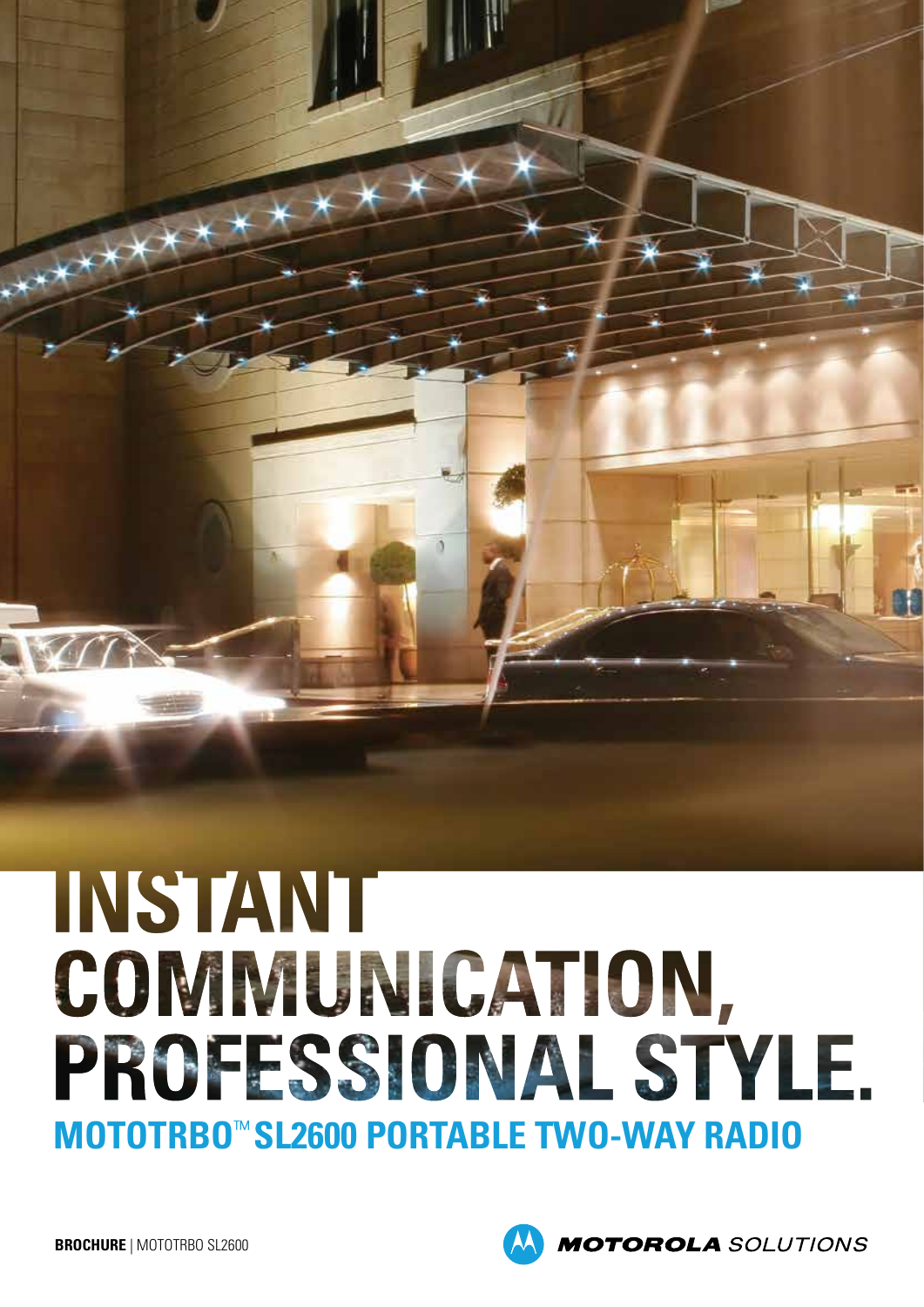## **MOTOTRBO SL2600 PORTABLE TWO-WAY RADIO PERFECTLY SUITED FOR BUSINESS**



YOUR BUSINESS RELIES ON INSTANT COMMUNICATION TO PROVIDE EXCEPTIONAL SERVICE. BUT YOU WANT A DEVICE THAT PROJECTS A SOPHISTICATED PROFESSIONAL IMAGE, NOT A BULKY ONE THAT GETS IN THE WAY.

**MOTOROLA** 

**B. 25.00 (C)** 

 $(1)$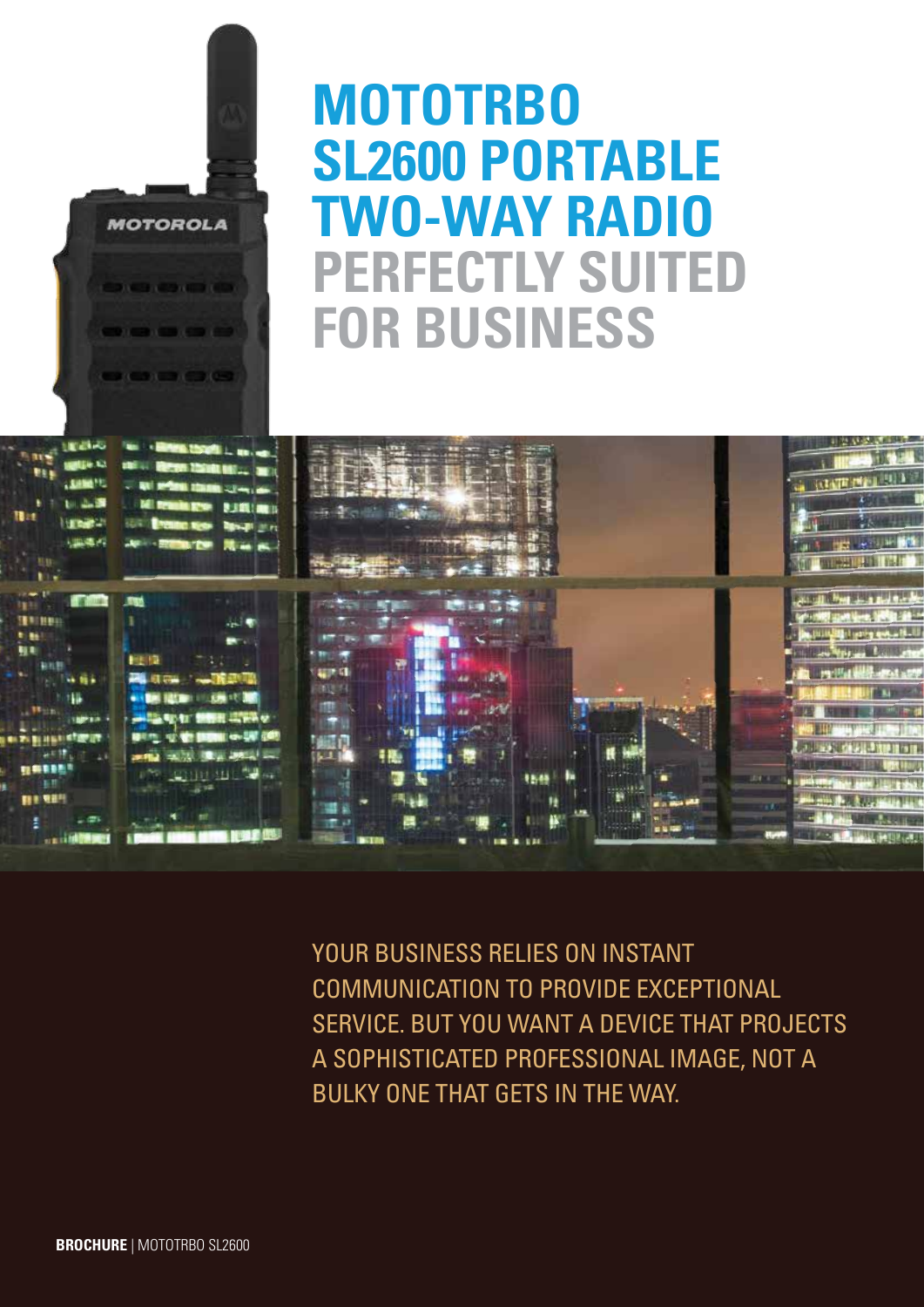

#### **KEY BENEFITS**

- Beautifully designed
- Virtual keypad and display
- Bluetooth® connectivity
- Integrated Wi-Fi®
- Systems capable



Slim and lightweight, the MOTOTRBO SL2600 portable two-way radio provides instant communication in a stylish and discreet design. It blends seamlessly with professional attire, allowing you to move freely. At the same time, it's durable and built to last.

The SL2600 is designed with a virtual keypad and display, giving you quick access to key radio functions along with information at a glance - all without compromising your style. Connect discreetly to Bluetooth® earpieces and sensors, maintaining a smart look.

Access Wi-Fi networks for over-the-air software updates. Or, if you work in a larger organization, use the radio on trunking systems that support both data and voice.

And the SL2600 is part of Team Communications, our unified workgroup communications solution that allows employees to communicate instantly, without boundaries, and with added intelligence across the entire organization.

The MOTOTRBO SL2600 portable two-way radio. Perfectly suited for business.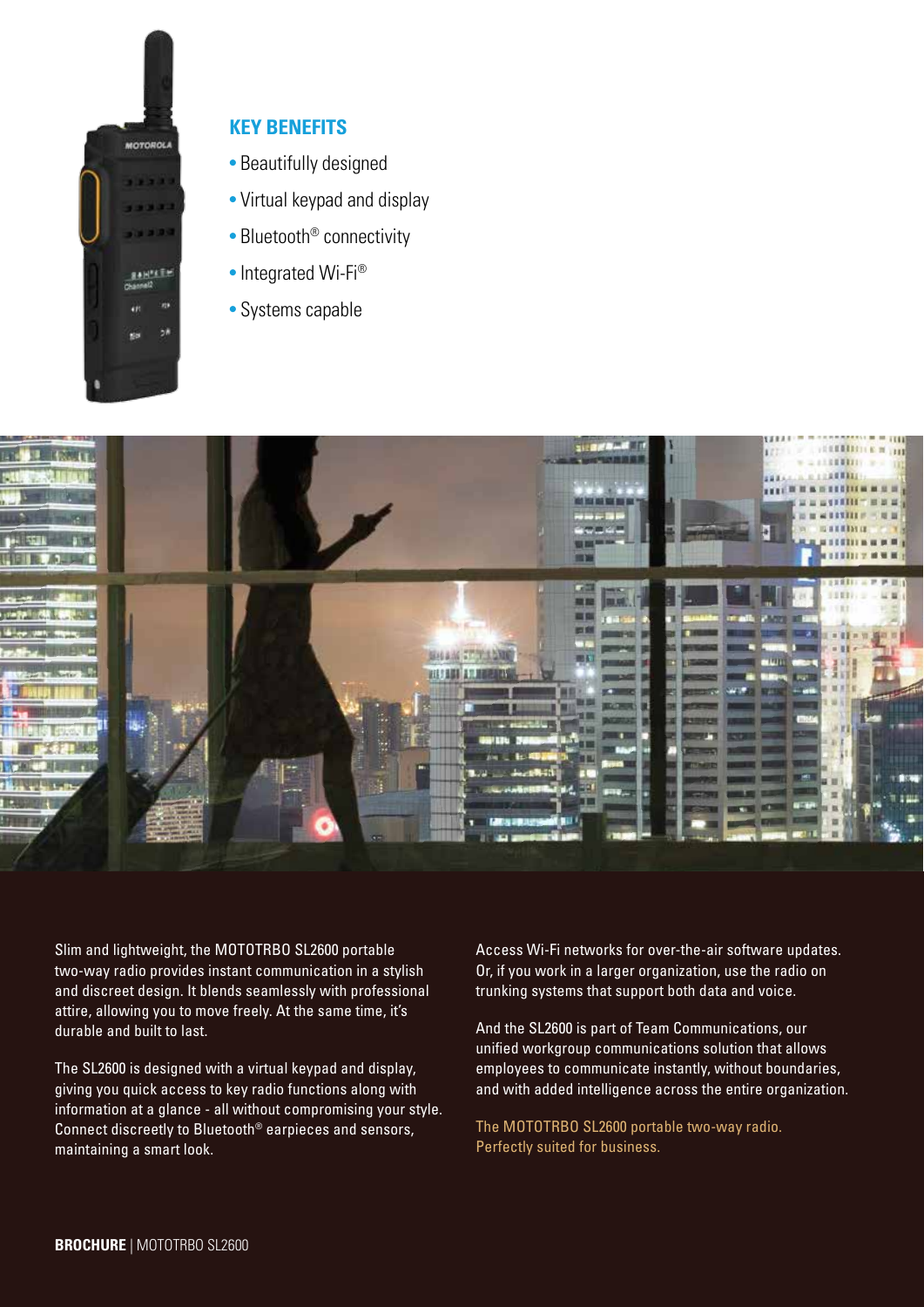



### **DISCREET PRODUCTIVITY**

#### THE MOTOTRBO SL2600 PORTABLE TWO-WAY RADIO USES A VIRTUAL KEYPAD AND DISPLAY FOR DEVICE CONTROL AND STATUS MESSAGES, LIGHTING UP WHEN YOU NEED IT AND GOING DARK WHEN YOU DON'T.

It simulates the feel and responsiveness of a physical keypad, allowing you to customize the buttons to vibrate, sound a tone, or stay silent. And its two-line OLED display gives you important information at a glance, including battery life, signal strength, current channel, and scrolling messages.

**BROCHURE** | MOTOTRBO SL2600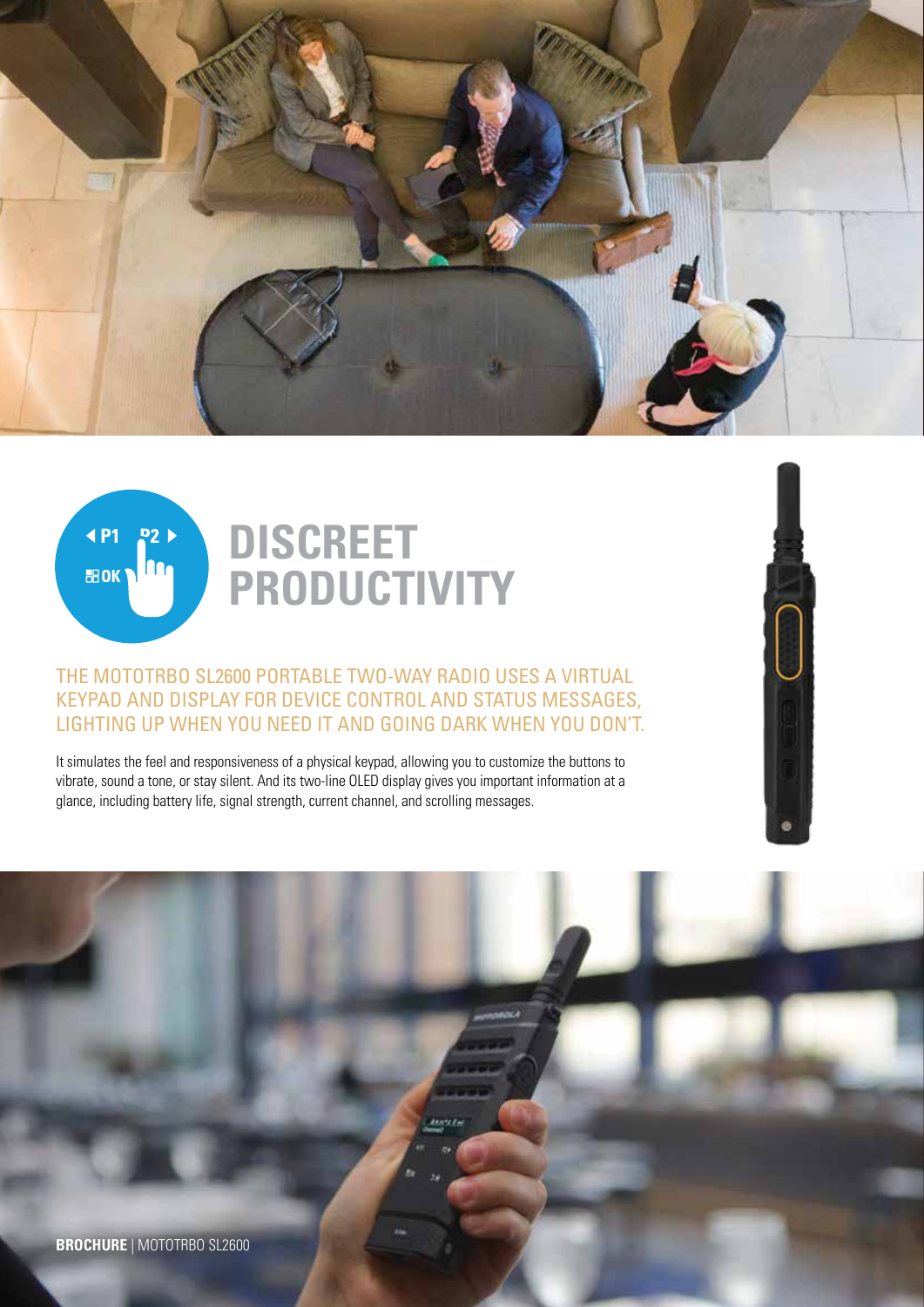

SLIM, LIGHTWEIGHT, AND SOPHISTICATED, THE MOTOTRBO SL2600 PORTABLE TWO-WAY RADIO GIVES YOU INSTANT COMMUNICATION - WITHOUT THE BULKY LOOK AND FEEL OF A TRADITIONAL RADIO.

At just 23 mm, 0.9", it fits easily in your hand, or discreetly in a suit jacket or pants pocket. At only 190g, 6.7 oz, you can move freely and comfortably without being weighed down. Sleek and attractive, the SL2600 blends with business attire and enhances your professional look.

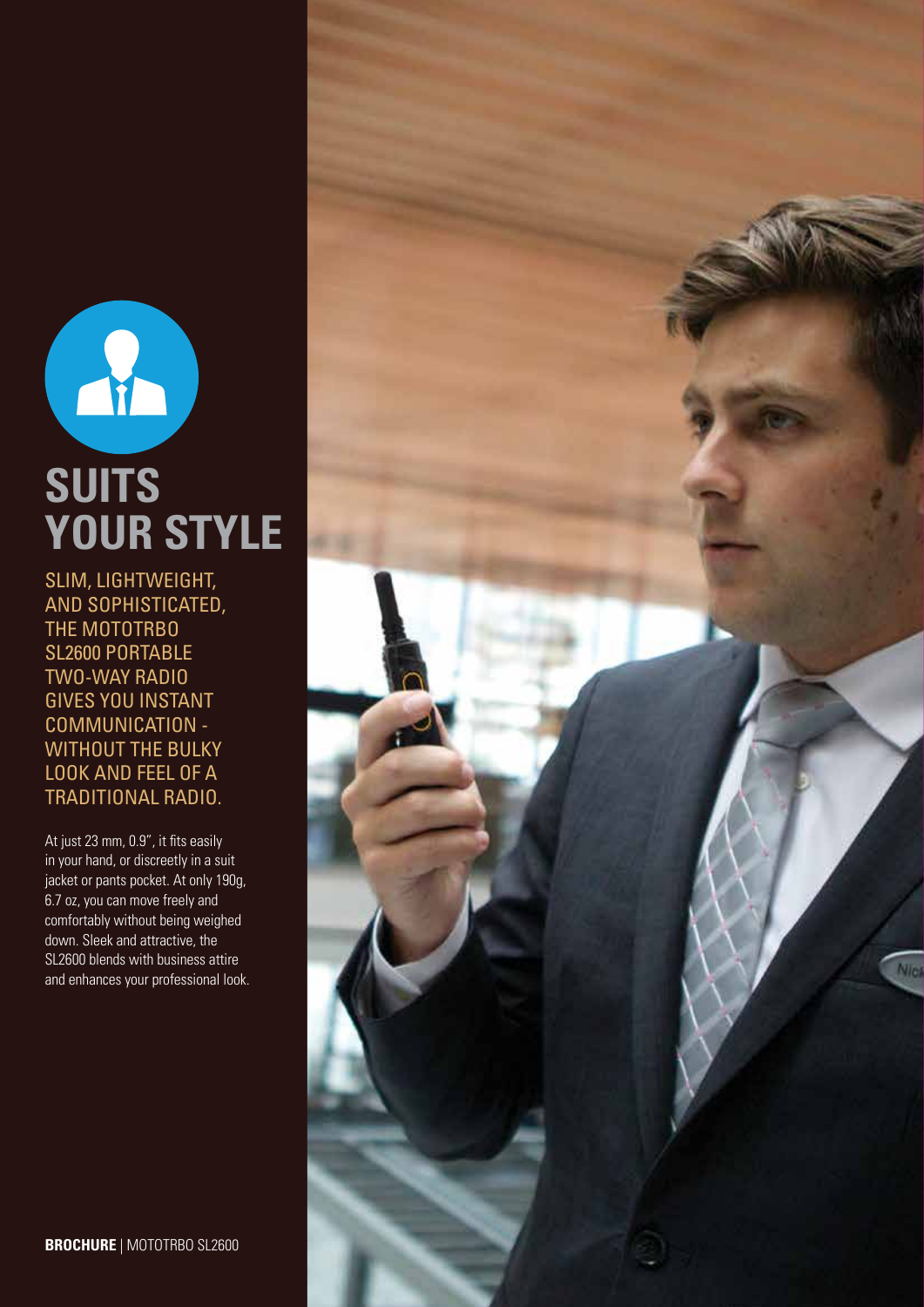

### IN ANY PROFESSION **TALK HANDS-FREE**

8

WHERE IMAGE MATTERS, IT'S IMPORTANT TO MAINTAIN A SMART, ORGANIZED APPEARANCE.

The MOTOTRBO SL2600 portable two-way radio connects with wireless accessories such as Bluetooth earpieces, allowing you to keep your radio out of sight - but not out of touch. Use apps with iBeacons to locate employees at a moment's notice. And as Bluetooth sensors become more prevalent in the workplace, the SL2600 is ready to work with your new devices and apps.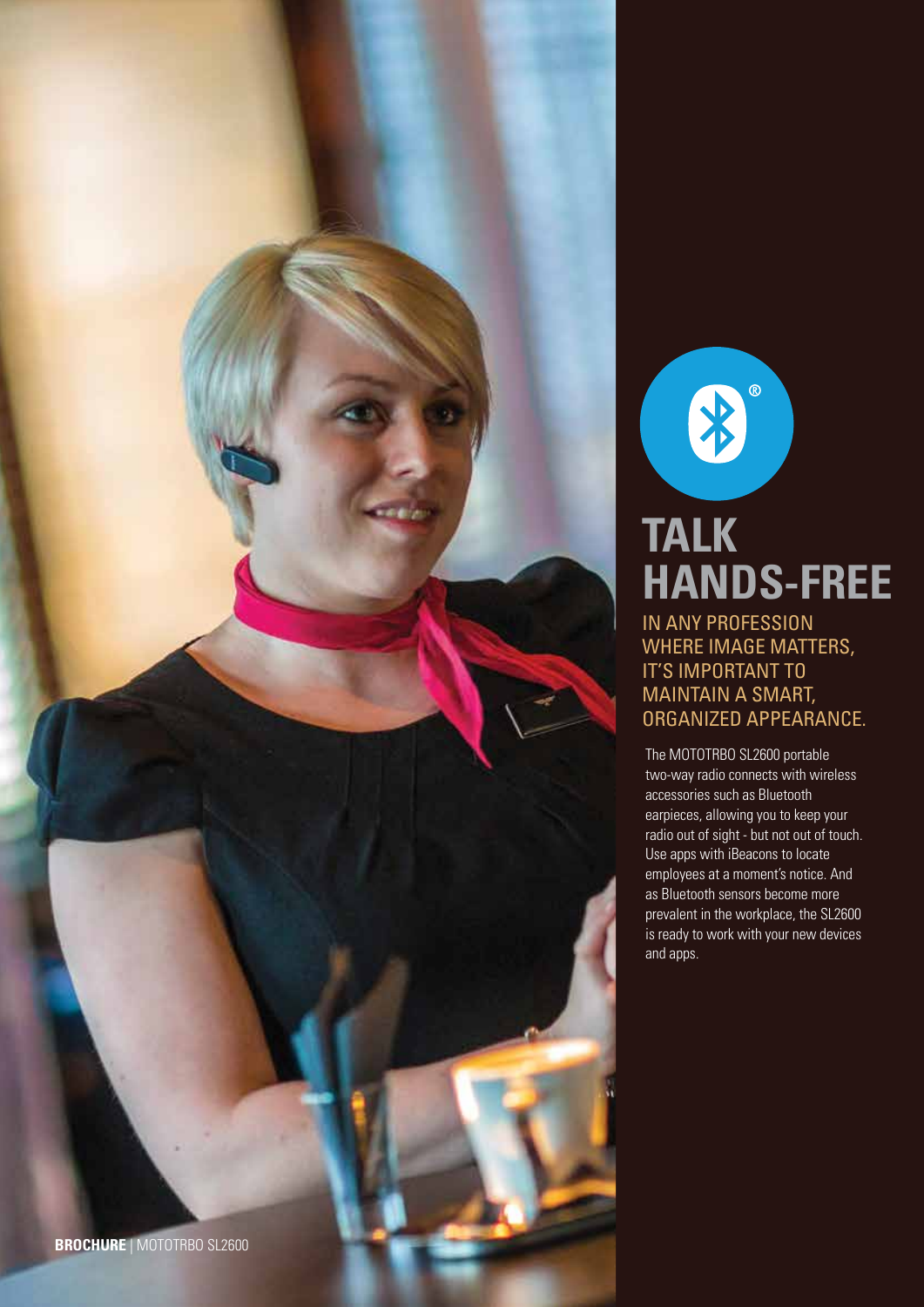

**MOTOROLA** 

**CONCERN CONTRACTOR** 

 $\bullet\bullet\bullet\bullet\bullet\bullet$ 



### **OVER-THE-AIR UPDATES**

#### YOUR TEAM SHOULD SPEND TIME HELPING CUSTOMERS, NOT MANAGING RADIOS. WITH BUILT-IN WI-FI, THE SL2600 CAN BE UPDATED OVER-THE-AIR.

Instead of programming devices one by one, IT managers can save valuable time by sending updates to the entire fleet. No more connecting cables by hand. No more taking radios out of service.

**BROCHURE** | MOTOTRBO SL2600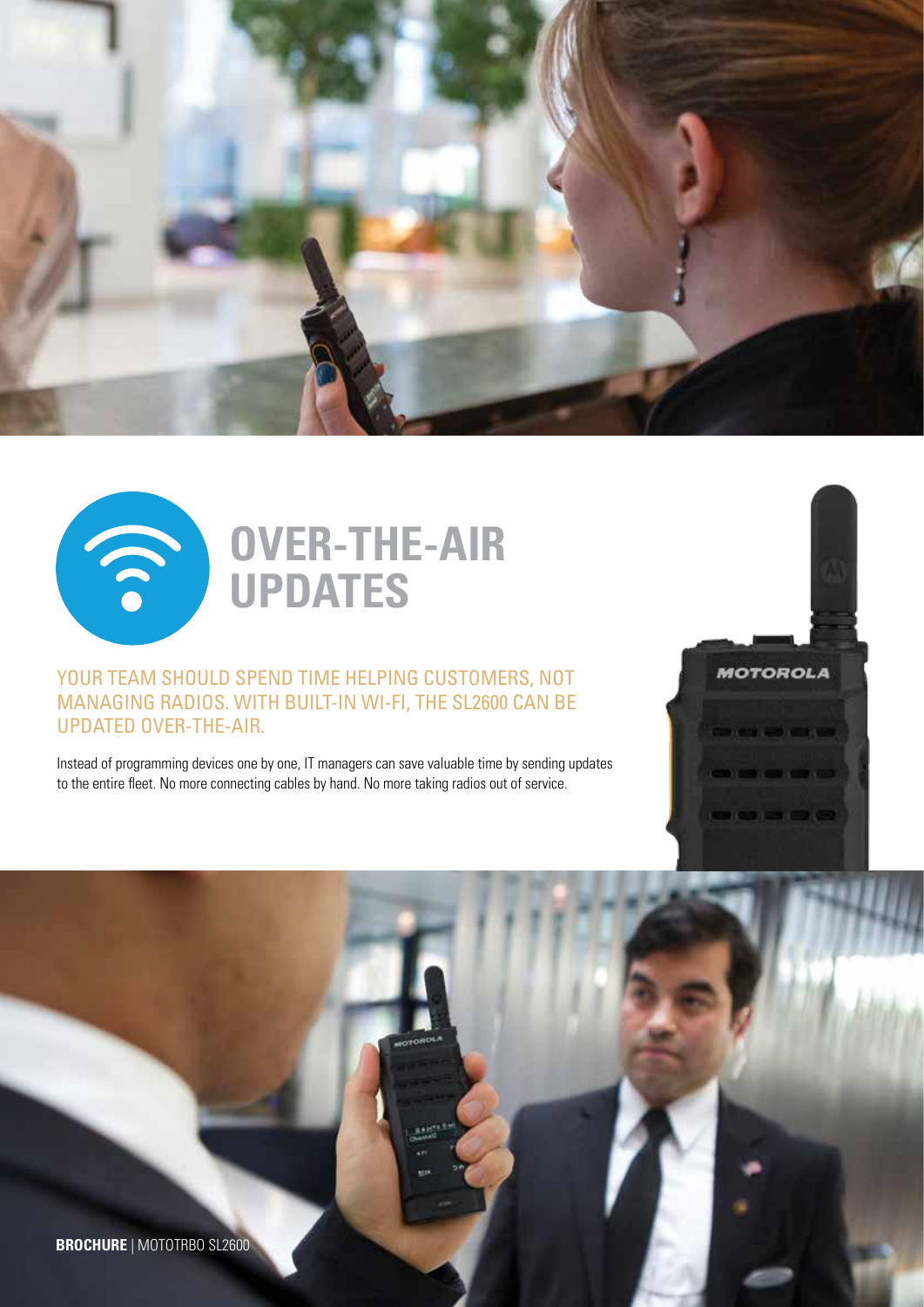

#### MOTOTRBO SYSTEMS ARE SCALABLE SO YOUR NETWORK CAN GROW WITH YOU.

The SL2600 supports conventional operation for single sites and IP Site Connect so you can link multiple locations into a single network. Or scale up to Capacity Plus for higher call capacity thanks to the efficient channel and spectrum usage of MOTOTRBO trunking.

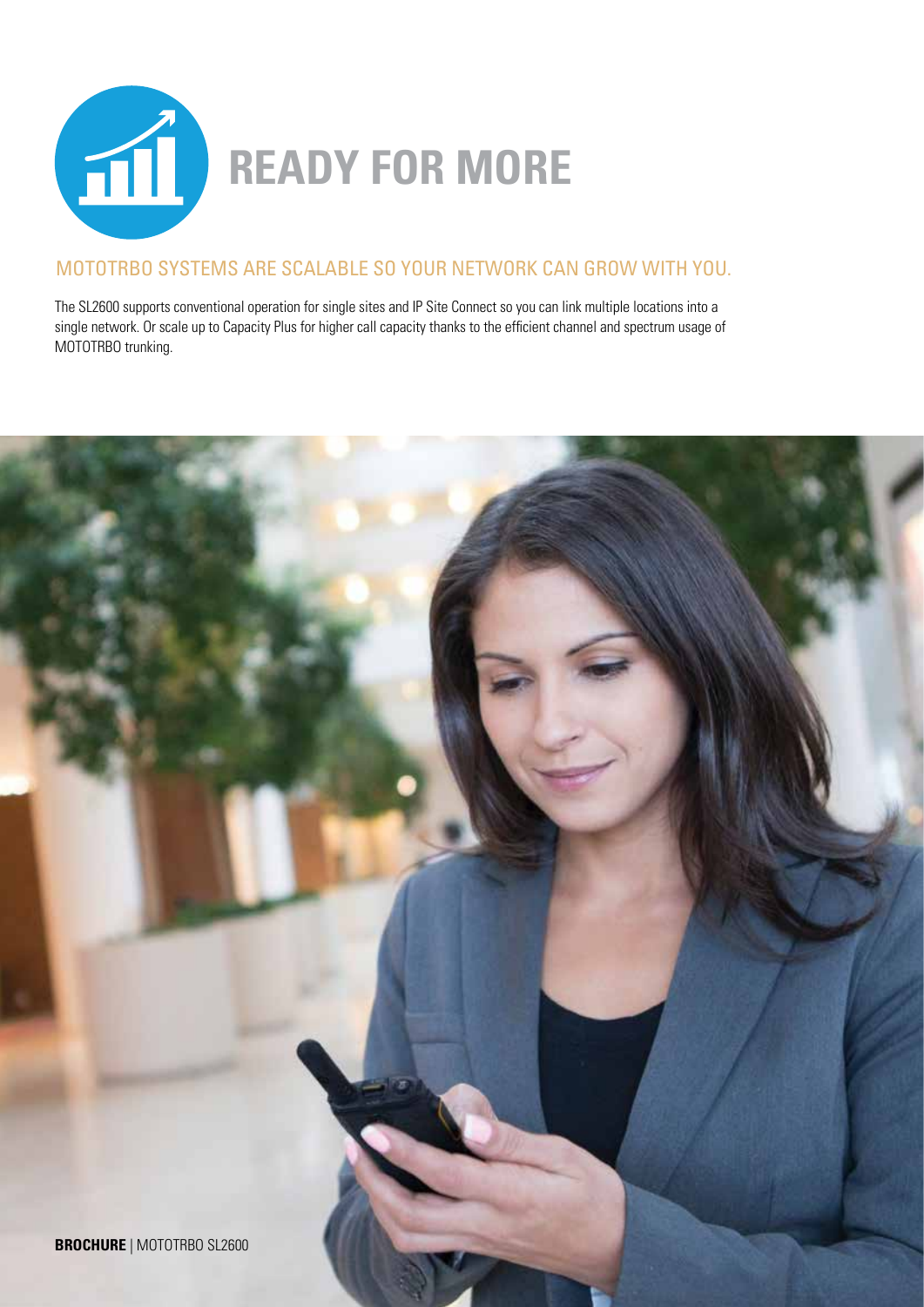

### **UNITE YOUR TEAM**

THE SL2600 IS PART OF TEAM COMMUNICATIONS, OUR UNIFIED **WORKGROUP COMMUNICATIONS** SOLUTION.

Team Communications allows employees to communicate instantly, without boundaries, and with added intelligence across the entire organization. Pair MOTOTRBO products with WAVE push-to-talk and other data solutions to enable machines, applications and people to connect seamlessly, helping bridge the gaps so work gets done faster.

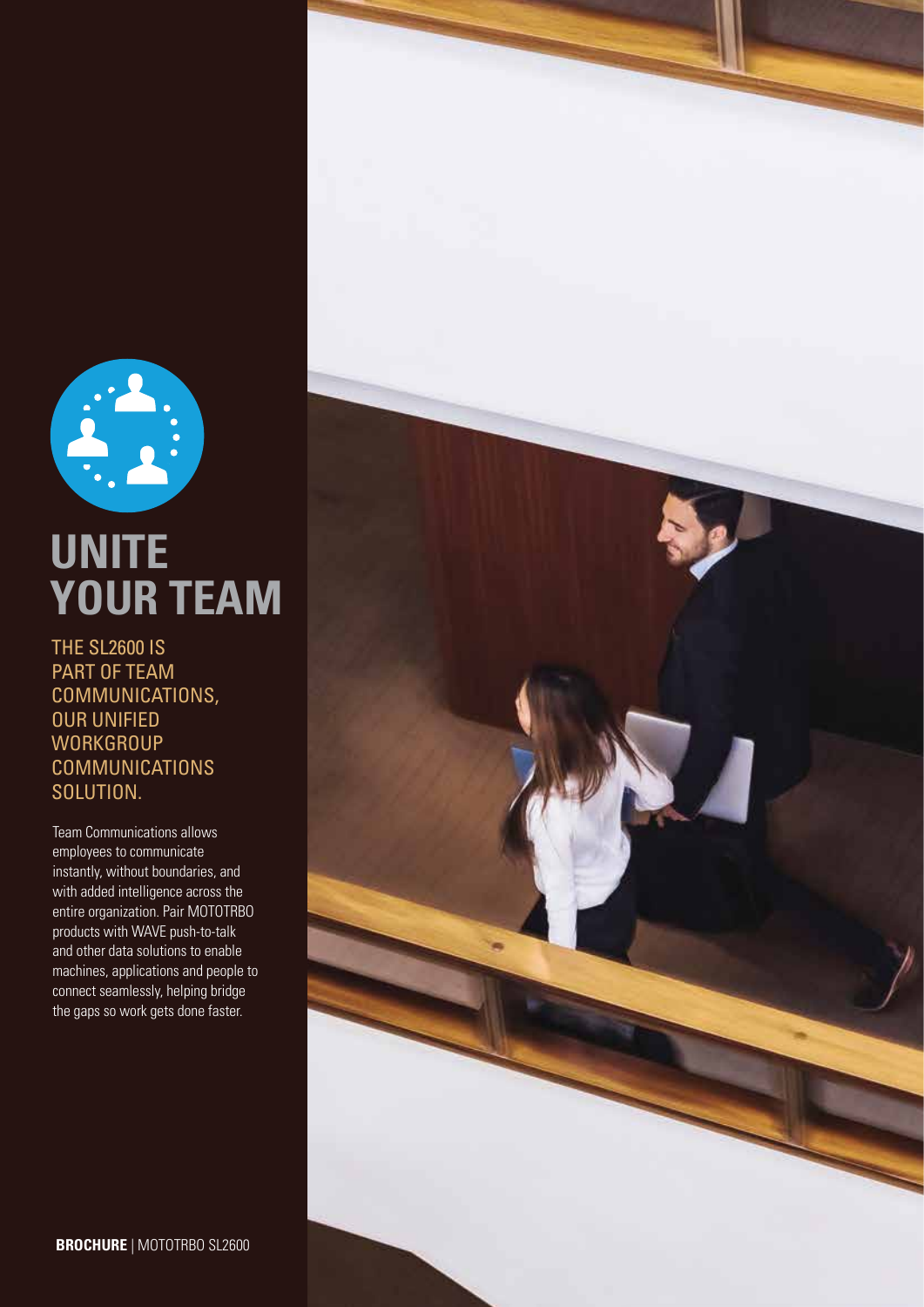

### **PACKED WITH FEATURES**



**BROCHURE** | MOTOTRBO SL2600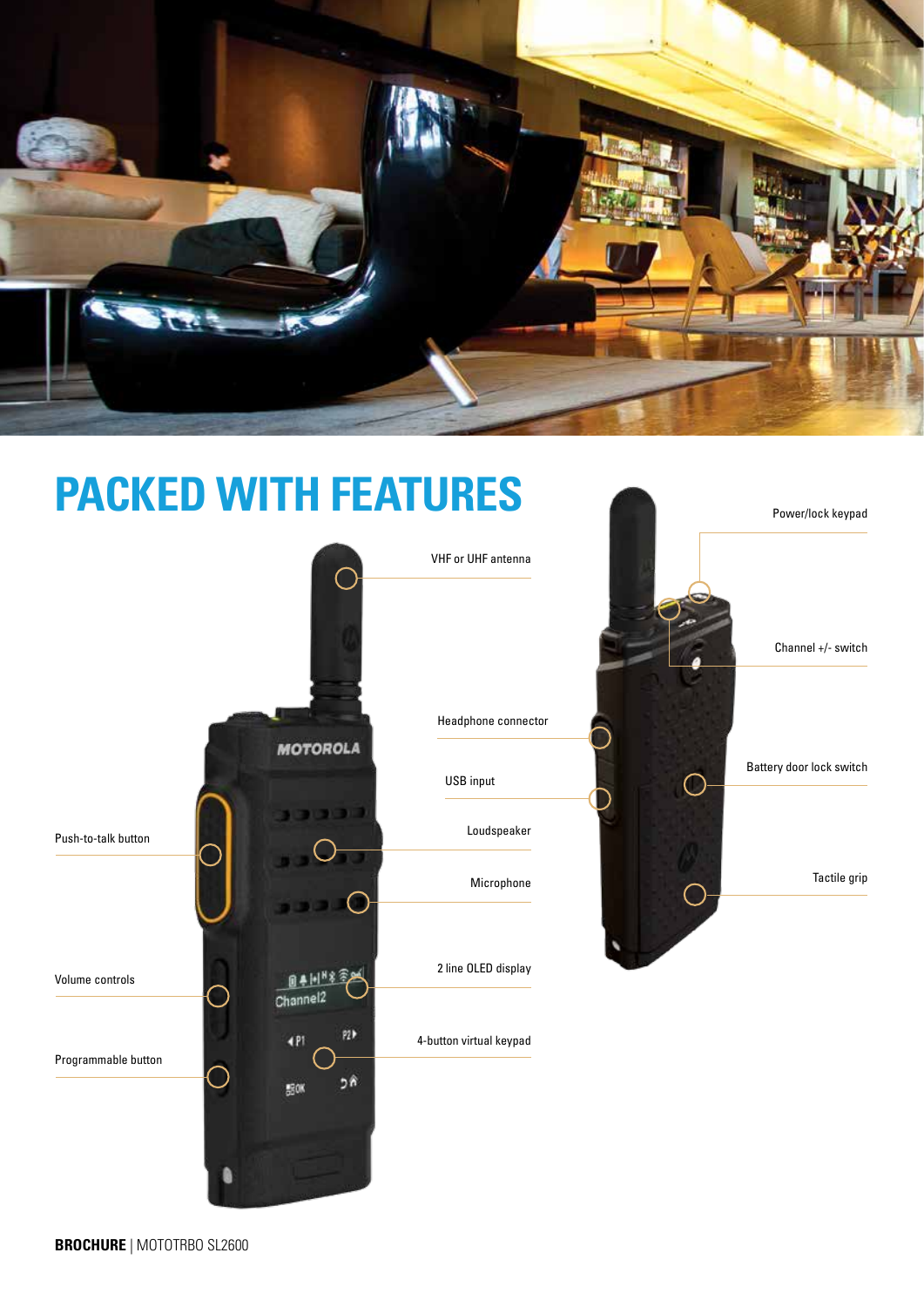

### **ACCESSORIES**

#### MAKE THE MOST OF YOUR SL2600 WITH MOTOTRBO ACCESSORIES.

By spending countless hours in the field with customers, we've developed accessories that aren't just the most innovative. But also the most useful.



**PMLN7190** Carry Holder/Holster with Swivel Belt Clip



**PMLN7076** Flexible Hand Strap

#### **CHOOSE FROM:**

- Antennas VHF or UHF
- Carry accessories
- Chargers single and multi-unit
- Earbuds and earpieces
- Headsets

[For a complete list of accessories, please visit](http://www.motorolasolutions.com/SL2600) **www.motorolasolutions.com/SL2600**